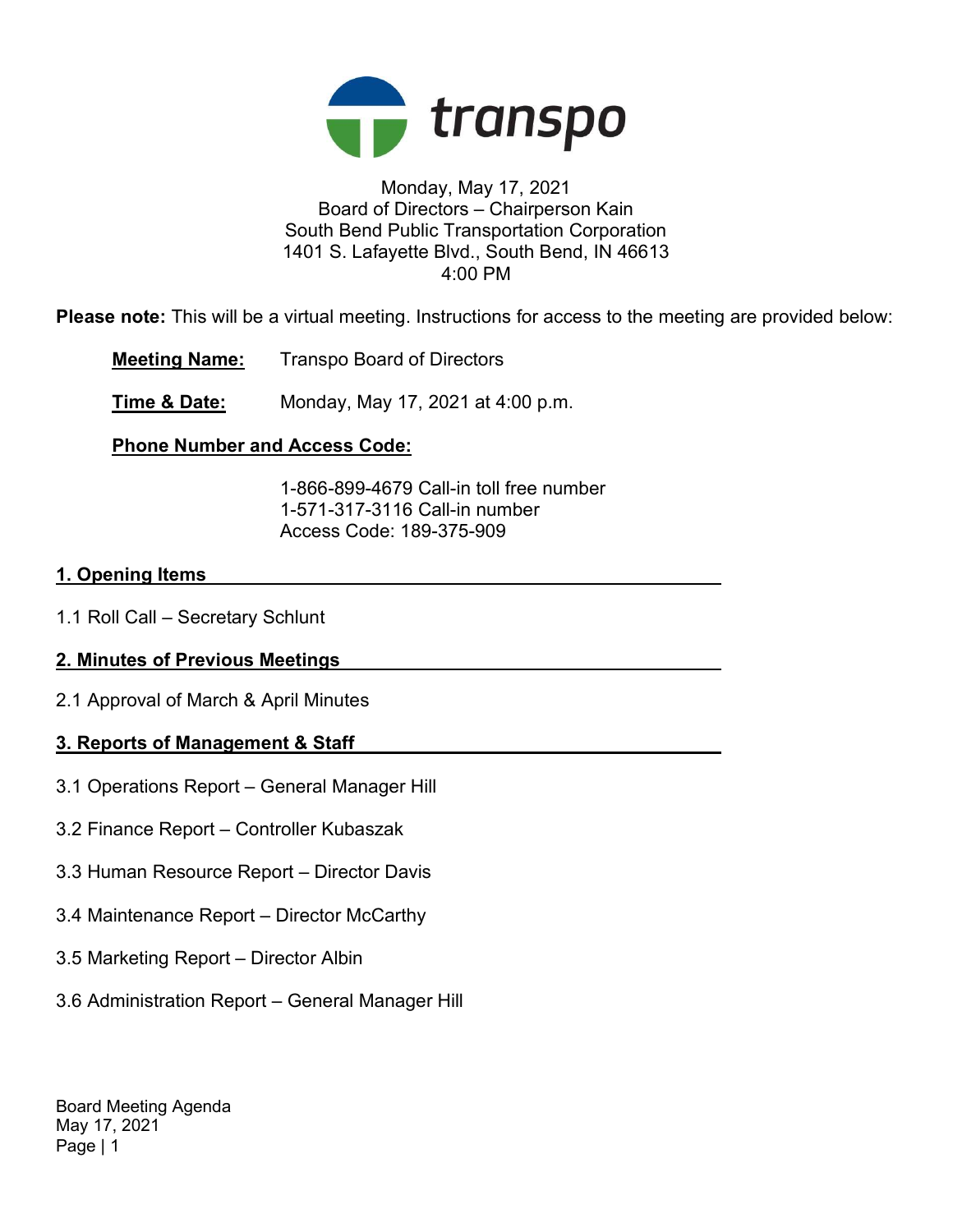### 4. Introduction to Resolutions

### 4.1 RESOLUTION NO. 10-2021

A RESOLUTION OF THE BOARD OF DIRECTORS OF THE SOUTH BEND PUBLIC TRANSPORTATION CORPORATION, SOUTH BEND, INDIANA APPROVING THE FINANCIAL TRANSACTIONS INCURRED DURING THE MONTH OF MARCH WITHIN THE CORPORATION'S CAPITAL IMPROVEMENT FUND

### 4.2 RESOLUTION NO. 11-2021

A RESOLUTION OF THE BOARD OF DIRECTORS OF THE SOUTH BEND PUBLIC TRANSPORTATION CORPORATION, SOUTH BEND, INDIANA APPROVING THE FINANCIAL TRANSACTIONS INCURRED DURING THE PAST THIRTY-ONE (31) DAYS OF MARCH WITHIN THE CORPORATION'S PAYROLL AND TRANSPORTATION FUND

4.3 RESOLUTION NO. 12-2021

A RESOLUTION OF THE BOARD OF DIRECTORS OF THE SOUTH BEND PUBLIC TRANSPORTATION CORPORATION, SOUTH BEND, INDIANA, APPROVING THE TRANSFER OF BUS SHELTERS TO THE SOUTH BEND PUBLIC TRANSPORTATION CORPORATION

### 4.4 RESOLUTION NO. 13-2021

A RESOLTUION OF THE BOARD OF DIRECTORS OF THE SOUTH BEND PUBLIC TRANSPORTATION CORPORATION, SOUTH BEND, INDIANA APPROVING THE FINANCIAL TRANSACTIONS INCURRED DURING THE MONTH OF APRIL WITHIN THE CORPORATION'S CAPITAL IMPROVEMENT FUND

#### 4.5 RESOLUTION NO. 14-2021

A RESOLUTION OF THE BOARD OF DIRECTORS OF THE SOUTH BEND PUBLIC TRANSPORTATION CORPORATION, SOUTH BEND, INDIANA APPROVING THE FINANCIAL TRANSACTIONS INCURRED DURING THE PAST THIRTY (30) DAYS OF APRIL WITHIN THE CORPORATION'S PAYROLL AND TRANSPORTATION FUND

#### 4.6 RESOLUTION NO. 15-2021

A RESOLUTION OF THE BOARD OF DIRECTORS OF THE SOUTH BEND PUBLIC TRANSPORTATION CORPORATION, SOUTH BEND, INDIANA AUTHORIZING MANAGEMENT TO ENTER INTO A FIVE-YEAR CONTRACT FOR INSURANCE BROKERAGE SERVICES

#### 4.7 RESOLUTION NO. 16-2021

 A RESOLUTION OF THE BOARD OF DIRECTORS OF THE SOUTH BEND PUBLIC TRANSPORTATION CORPORATION, SOUTH BEND, INDIANA AUTHORIZING MANAGEMENT TO ENTER INTO A THREE-YEAR CONTRACT FOR MAINTENANCE UNIFORMS

Board Meeting Agenda May 17, 2021 Page | 2